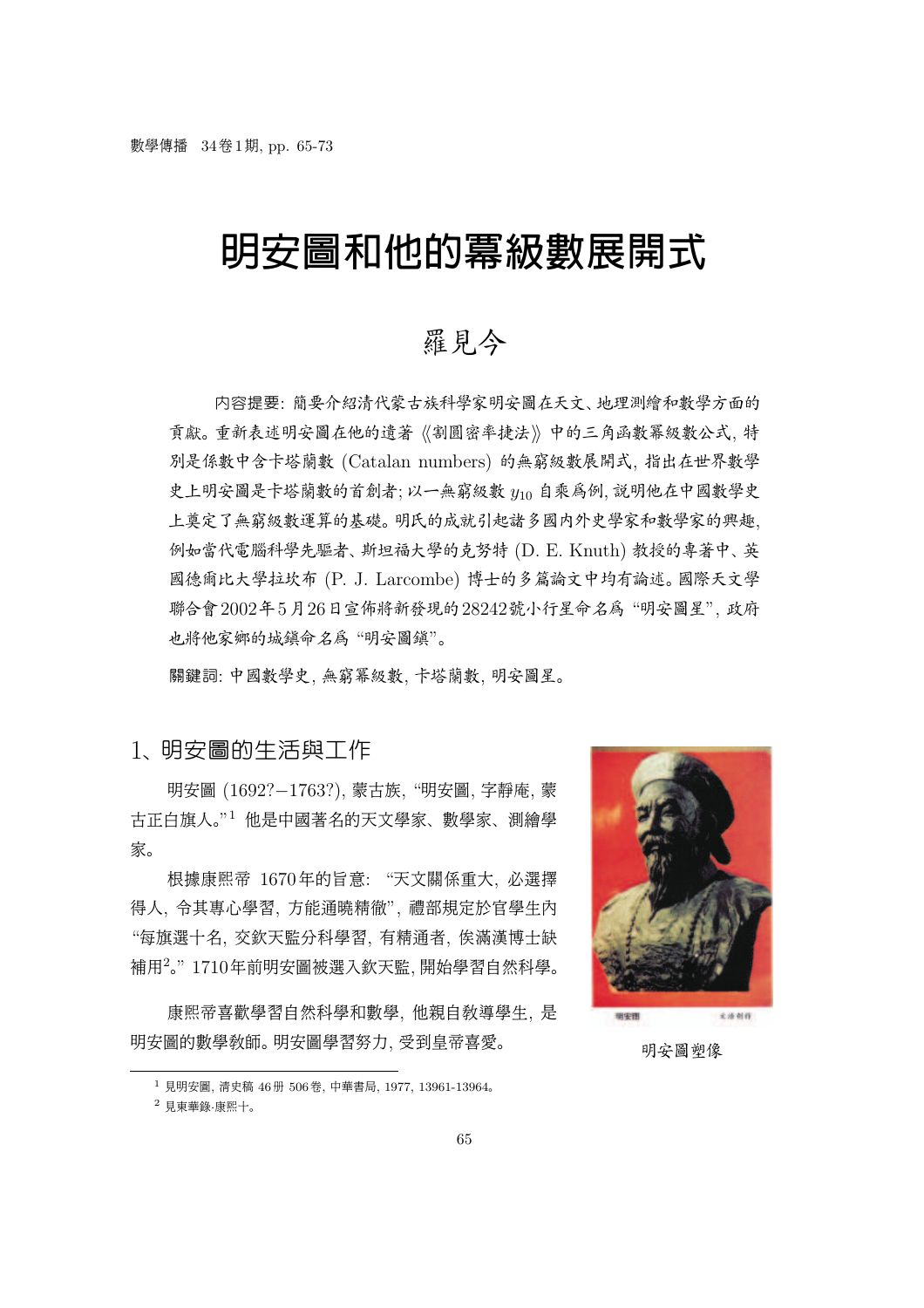66 數學傳播 34卷1期 民99年3月

#### 1.1. 明安圖是中國當時一流天文學家

1713年明安圖完成學業, 就職於欽天監, 後來他成為當時國內一流天文學家。 他共參加了 三項重要天文書的編寫工作:

1、《律曆淵源》100卷 (1713-1723)

2、《曆象考成後編》10卷 (1737-1742)

3、 《儀象考成》 32卷 (1744-1752)

在 18世紀中期他成為天文學的領導人, 任欽天監監正 (皇家天文臺臺長)。 他所接受的天 <sup>文</sup>學思想屬於第<sup>谷</sup> (Tycho Brahe, 1546−1601) <sup>體</sup>系。 <sup>現</sup>今保存在呼和浩特市五塔寺的石<sup>刻</sup> 蒙古文天文圖是那個時代的成果, 可能出自明安圖之手。

#### 1.2. 明安圖完成了中國大地測量

<sup>1708</sup>−1716年清政府組織過一次中國國土測量, <sup>未</sup>完成。 <sup>1755</sup>−1756年明安圖到新疆<sup>省</sup> 參加測量經緯度的工作。 1759年作為領導人率隊再赴新疆和塔什干等地測量經緯度。 根據幾次 測量的結果繪成中國全圖, 它成為後來中國大地圖的基礎。

#### 1.3. 明安圖對數學的貢獻

中國傳統數學到明代日漸式微, 大量古算書失傳。 與此 同時, 西方文藝復興, 出現了許多著名數學家, 中西數學間的 差距越來越大。 雍正之後形成了閉關自守的環境, 明安圖在 不能得到新的外部資訊的條件下付出巨大努力, 推進中國傳 統數學前進。

明安圖在 1730−1763年著書《割圓密率捷法》 $^3$ , 但生 前未能完稿, 臨終時囑咐他的兒子明新和學生陳繼新寫成此 書。 1774年完稿, 抄本曾經在數學家中流傳開, 幾經周折, 直 到 1839年才正式出版。 在清代他的數學工作產生了一百多年 的影響, 形成了 "明安圖學派"。 其主要數學貢獻是:

1、 他是中國數學史上的第一人, 計算並獲得了若干無窮級數。 2、 他是世界數學史上的第一人, 首先提出並應用了卡塔蘭數。 3、 他奠定了互反函數的理論和演算法, 並給出四組互反公式。



《割圓密率捷法》扉頁



《割圓密率捷法》3卷 3頁

<sup>3</sup> 明安圖, 割圜密率捷法, 道光己亥 (1839) 孟秋, 石樑岑氏校刊本。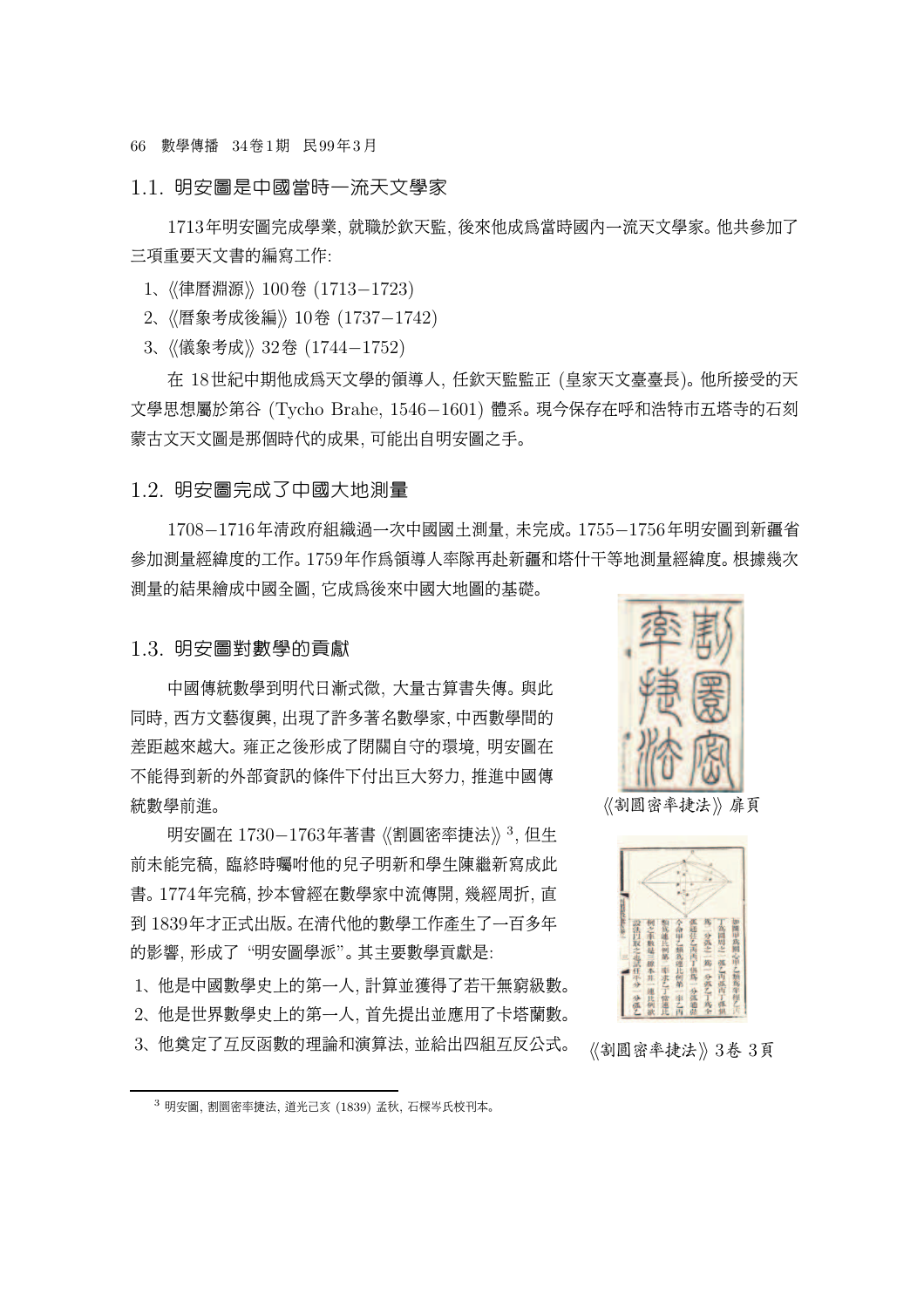4、 提出 "形數相生" 的理論, "堪與笛卡兒軔解析幾何媲美"(李儼)

- 5、 提出曲線和直線在無窮分割時可達到同一的極限理論。
- 6、 在中國首次將三角函數的無窮級數公式應用於天文計算。

本文以下討論上面第一 、 二項成就。

## 2、 明安圖的冪級數展開式

<sup>18</sup>世紀早期法國耶穌會傳教士杜德<sup>美</sup> (P. Jartoux, 1668−1720) 到中國, <sup>帶</sup>來三個級<sup>數</sup> 展開式<sup>4</sup> :

格列高裏 (J. Gregory) 1667年正弦、 正矢展開式:

$$
r\sin\frac{a}{r} = a - \frac{a^3}{3!r^2} + \frac{a^5}{5!r^4} - \frac{a^7}{7!r^6} + \cdots \cdots \tag{1}
$$

$$
rVers\frac{a}{r} = \frac{a^2}{2!r} - \frac{a^4}{4!r^3} + \frac{a^6}{6!r^5} - \dots \tag{2}
$$

牛頓 (I. Newton) 1676年 π 的展開式:

$$
\pi = 3\left(1 + \frac{1^2}{4 \cdot 3!} + \frac{1^2 \cdot 3^2}{4^2 \cdot 5!} + \frac{1^2 \cdot 3^2 \cdot 5^2}{4^3 \cdot 7!} + \cdots\right) \tag{3}
$$

使用這三式計算的結果很精確, 中國傳統數學裏沒有這樣的公式, 但杜德美並未將三式的 證明帶到中國, 這引起了青年明安圖的懷疑, 認為西方人有 "金針不度之疑" 。 他決心做出這三 個公式的證明, 並獲得了若干三角函數其他的無窮級數展開式。

#### 2.1. 明安圖獲得的 6個無窮級數展開式

令半徑為 r, 弧為 a, 圓心角為 α = a/r, 2a 的弦為 c, 2a 和 c 的中矢為 b, 明安圖獲得<sup>5</sup> (現代形式):

$$
c = 2r \sin \alpha = 2a - \frac{(2a)^3}{4 \cdot 3! r^2} + \frac{(2a)^5}{4^2 \cdot 5! r^4} - \frac{(2a)^7}{4^3 \cdot 7! r^6} + \cdots
$$
 (4)

$$
\vec{g} \qquad c = 2r \sin \alpha = \sum_{n=0}^{\infty} \frac{(-1)^n (2a)^{2n+1}}{4^n (2n+1)! r^{2n}}
$$
\n
$$
b = rVers \alpha = \frac{(2a)^2}{4 \cdot 2! r} - \frac{(2a)^4}{4^2 \cdot 4! r^3} + \frac{(2a)^6}{4^3 \cdot 6! r^5} - \frac{(2a)^8}{4^4 \cdot 8! r^7} + \cdots \qquad (5)
$$

<sup>4</sup> 錢寶琮主編, 中國數學史, 科學出版社, 1964, 301。

<sup>5</sup> 羅見今, 明安圖公式辨正, 內蒙古師大學報 (自然科學版), 1988, 第 1期, 42-48。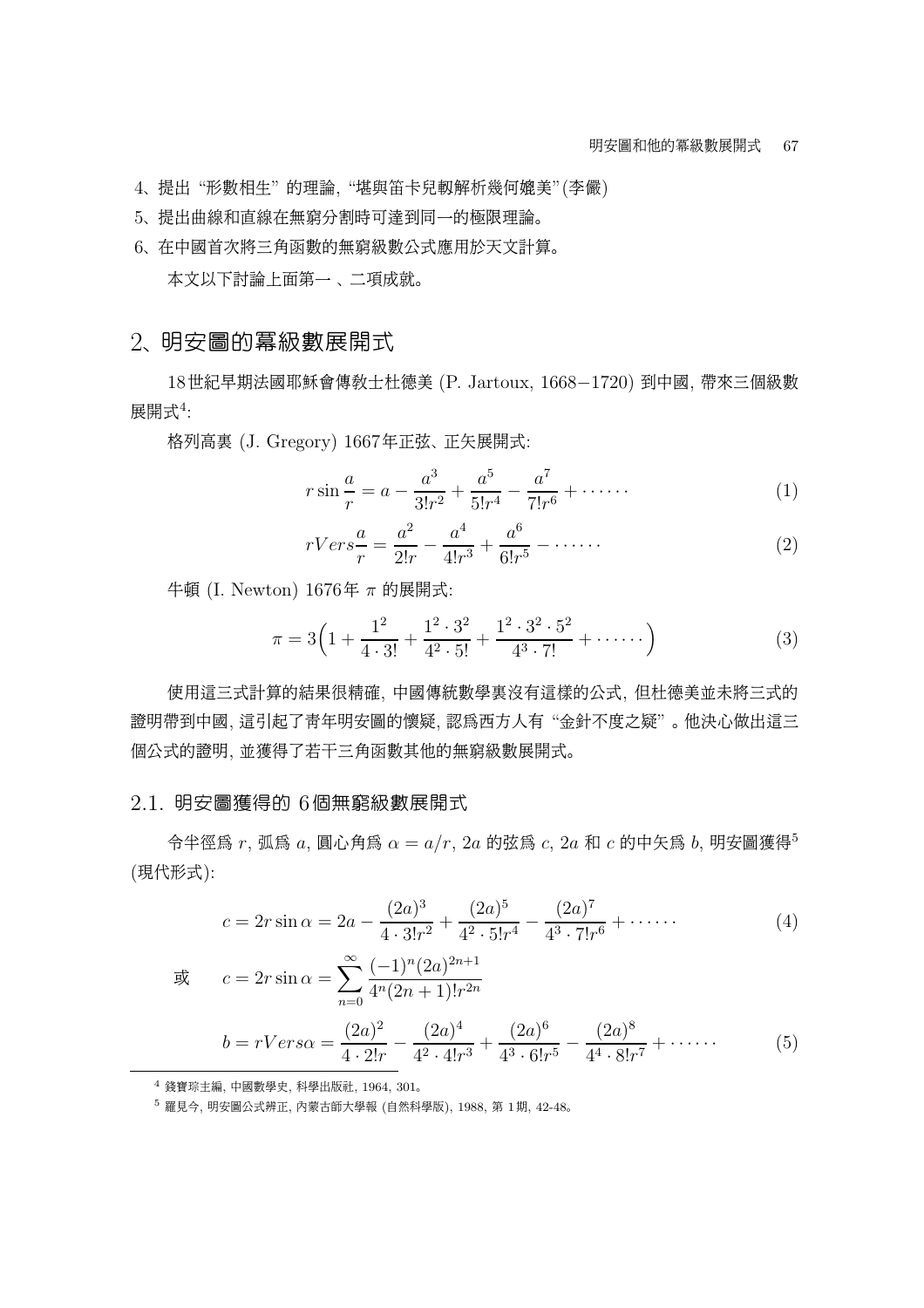#### 68 數學傳播 34卷1期 民99年3月

$$
\vec{g} \quad b = rVers \alpha = \sum_{n=1}^{\infty} \frac{(-1)^{n+1} (2a)^{2n}}{4^n (2n)! r^{2n-1}}
$$
\n
$$
2a = c + \frac{1^2 \cdot c^3}{4 \cdot 3! r^2} + \frac{1^2 \cdot 3^2 \cdot c^5}{4^2 \cdot 5! r^4} - \frac{1^2 \cdot 3^2 \cdot 5^2 \cdot c^7}{4^3 \cdot 7! r^6} + \cdots \tag{6}
$$

$$
\vec{\mathbf{g}} \qquad 2a = \sum_{n=0}^{\infty} \frac{[(2n-1)!!]^2 c^{2n+1}}{4^n (2n+1)! r^{2n-1}}
$$
\n
$$
a = r \sin \alpha + \frac{1^2 (r \sin \alpha)^3}{3! r^2} + \frac{1^2 \cdot 3^2 (r \sin \alpha)^5}{5! r^4} + \cdots \qquad (7)
$$

$$
\begin{aligned}\n\mathfrak{F} &= \sum_{n=0}^{\infty} \frac{[(2n-1)!!]^2 (r \sin \alpha)^{2n+1}}{(2n+1)! r^{2n}} \\
a^2 &= 2r^2 V \, \text{erg}\n\end{aligned}
$$
\n
$$
\begin{aligned}\na^2 &= 2r^2 V \, \text{erg}\n\end{aligned}
$$
\n
$$
\begin{aligned}\na^2 &= \sum_{n=0}^{\infty} \frac{(n!)^2 (2r V \, \text{erg}\n\alpha)^{n+1}}{(2n+2)! r^{n-1}} = \sum_{n=0}^{\infty} \frac{(n!)^2 (2b)^{n+1}}{(2n+2)! r^{n-1}}\n\end{aligned}
$$
\n
$$
\begin{aligned}\n(8)\n\end{aligned}
$$

$$
(2a)^{2} = (8b)r + \frac{2 \cdot 1^{2}(8b)^{2}}{4 \cdot 4!} + \frac{2 \cdot 1^{2} \cdot 2^{2}(8b)^{3}}{4^{2} \cdot 6!r} + \cdots
$$
\n(9)

$$
\mathbb{E} \qquad (2a)^2 = 2 \sum_{n=0}^{\infty} \frac{(n!)^2 (8rVers \alpha)^{n+1}}{4^n (2n+2)! r^{n-1}} = 2 \sum_{n=0}^{\infty} \frac{(n!)^2 (8b)^{n+1}}{4^n (2n+2)! r^{n-1}}
$$

上述 9個公式在中國數學史裏很有名, 在歷史上曾被不恰當地稱做 "杜氏九術"; 當代不少 數學史書中譯成現代形式的九術也出現了較多錯誤<sup>6</sup>, 這裏的寫法是正確的。

## 2.2. 無窮冪級數展開式中的卡塔蘭數

明安圖還獲得另外的重要的幾個無窮級數展開式<sup>6</sup>:

$$
\left(\sin\frac{\alpha}{2}\right)^2 = \sum_{n=1}^{\infty} C_n \left(\frac{\sin\alpha}{2}\right)^{2n} \tag{10}
$$

$$
\sin 2\alpha = 2 \sin \alpha - \sum_{n=1}^{\infty} C_n (\sin \alpha)^{2n+1} / 4^{n-1}
$$
\n(11)

$$
\sin 4\alpha = 4 \sin \alpha - 10(\sin \alpha)^3 + \sum_{n=1}^{\infty} (16C_n - 2C_{n+1})(\sin \alpha)^{2n+3}/4^n \tag{12}
$$

<sup>6</sup> 明安圖原著, 羅見今譯注, 割圓密率捷法譯注, 內蒙古教育出版社, 1998。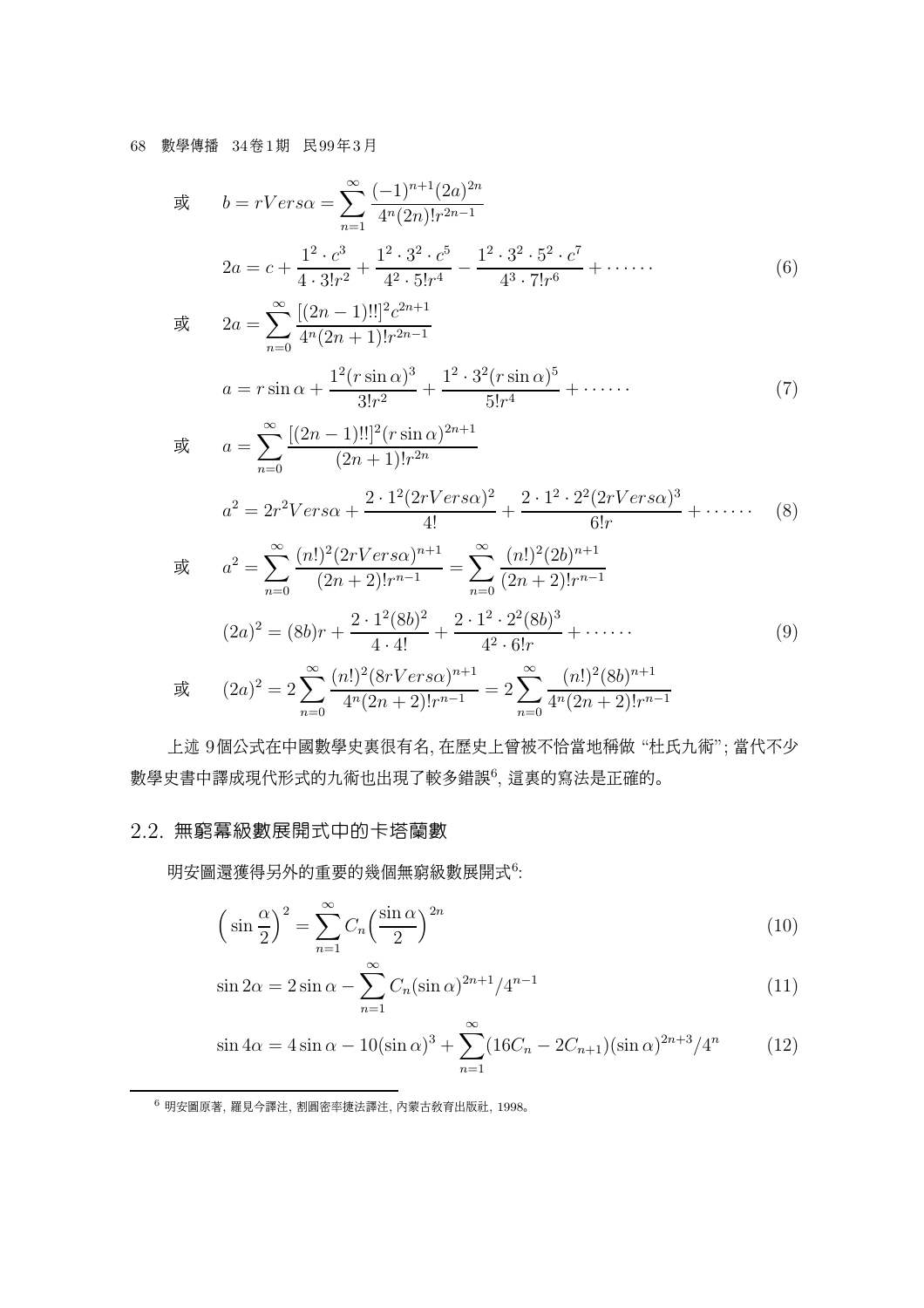他還得到 sin 10α, sin 100α, sin 1000α, sin 10000α 的無窮級數。 英國數學家 P. J. Larcombe 博士 2000年將其推廣到  $\sin 2k\alpha$  的情況<sup>7</sup>。

在式中  $C_n$  是卡塔蘭數 1, 1, 2, 5, 14, 42, 132, 429, ...。卡塔蘭數在今天離散數學 (組 合數學、 圖論和數論) 中是一種著名的計數函數, 得到了廣泛的應用。 現在我們知道, 卡塔蘭數 <sup>有</sup> <sup>6</sup>∼7個定義公式, <sup>具</sup><sup>有</sup> <sup>50</sup>種組合背景的含義, <sup>現</sup>代已發表了至<sup>少</sup> <sup>600</sup>種論文或著作, 與著 名的 F<sup>n</sup> 斐波那契數 1, 1, 2, 3, 5, 8, 13, 21, 34, . . . 堪相媲美。

<sup>卡</sup>塔<sup>蘭</sup> (E. Catalan, 1814−1894, <sup>比</sup>利時) 1838年發表的一篇論文<sup>8</sup> <sup>中</sup>講到這種計數<sup>函</sup> <sup>數</sup>, <sup>後</sup>來該數就以他的名字命名。 <sup>後</sup>來發現大數學家歐<sup>拉</sup> (L. Euler, 1707−1783) <sup>在</sup> <sup>1758</sup><sup>年</sup> 曾經研究過它 $9$ 。

卡塔蘭數的公式是

$$
C_0 = 1
$$
,  $C_1 = 1$ ,  $C_n = \frac{1}{n+1} {2n \choose n}$   $(n \ge 0)$ 

卡塔蘭數的卷積遞迴公式是

$$
C_1 = 1
$$
,  $C_2 = 1$ ,  $C_n = \sum_{k=1}^{n-1} C_{n-k} C_k$   $(n \ge 2)$ 

牛頓二項式定理當指數為 1/2 時可得

$$
(1+z)^{\frac{1}{2}} = 1 + \sum_{n=1}^{\infty} (-1)^{n-1} \frac{C_n z^n}{2^{2n-1}} \qquad (|z| < 1)
$$

1839年畢奈特 (J. Binet) 給出了卡塔蘭數的生成函數<sup>10</sup>

$$
\frac{1}{2} - \frac{1}{2}\sqrt{1 - 4z} = \sum_{n=1}^{\infty} C_n z^n \qquad (|z| < 1/4)
$$

一些文獻<sup>11</sup>介紹了它的發展史<sup>12</sup>。 但在這些文獻中, 西方學者不瞭解明安圖領先世界的工 作。 1730年代明安圖已遇到並應用了 $C_n$ 數, 在他的著作《割圓密率捷法》卷三用三種方法都

<sup>7</sup> Larcombe P. J., On Catalan numbers and Expanding the Sine Function, Mathematics Today, Bulletin of the Institute of Combinatorics and its Application(ICA), Vol. 28(2000), 39-47.

<sup>8</sup> Catalan E., Note sur une equation aux differences, J. Math. Pures Appl. 1838, 3(1), 508-516.

<sup>9</sup> Euler L., Novi Commentarii Acade Scientiarum Imperialis Petropolitanae, 7(1758-59), 13-14.

<sup>10</sup> Binet J., Reflexi ons sur le probleme de determiner le nomblre de manieres dontune figure rectiligne peut etre partagee en triangles au moyen de ses diagonals, J. Math. Pures Appl. 1839, 4, 79-91.

<sup>&</sup>lt;sup>11</sup> Brown W. G., Historical note on a recurrent combinatorial problem, Ame. Math. Month. 72(1965), 973-977.

<sup>&</sup>lt;sup>12</sup> Alter R., Some remarks and results on Catalan numbers, *Proc.*  $2<sup>nd</sup>$  Louisiana conf. on combinatorics, garph theory and computing (1971), 109-132.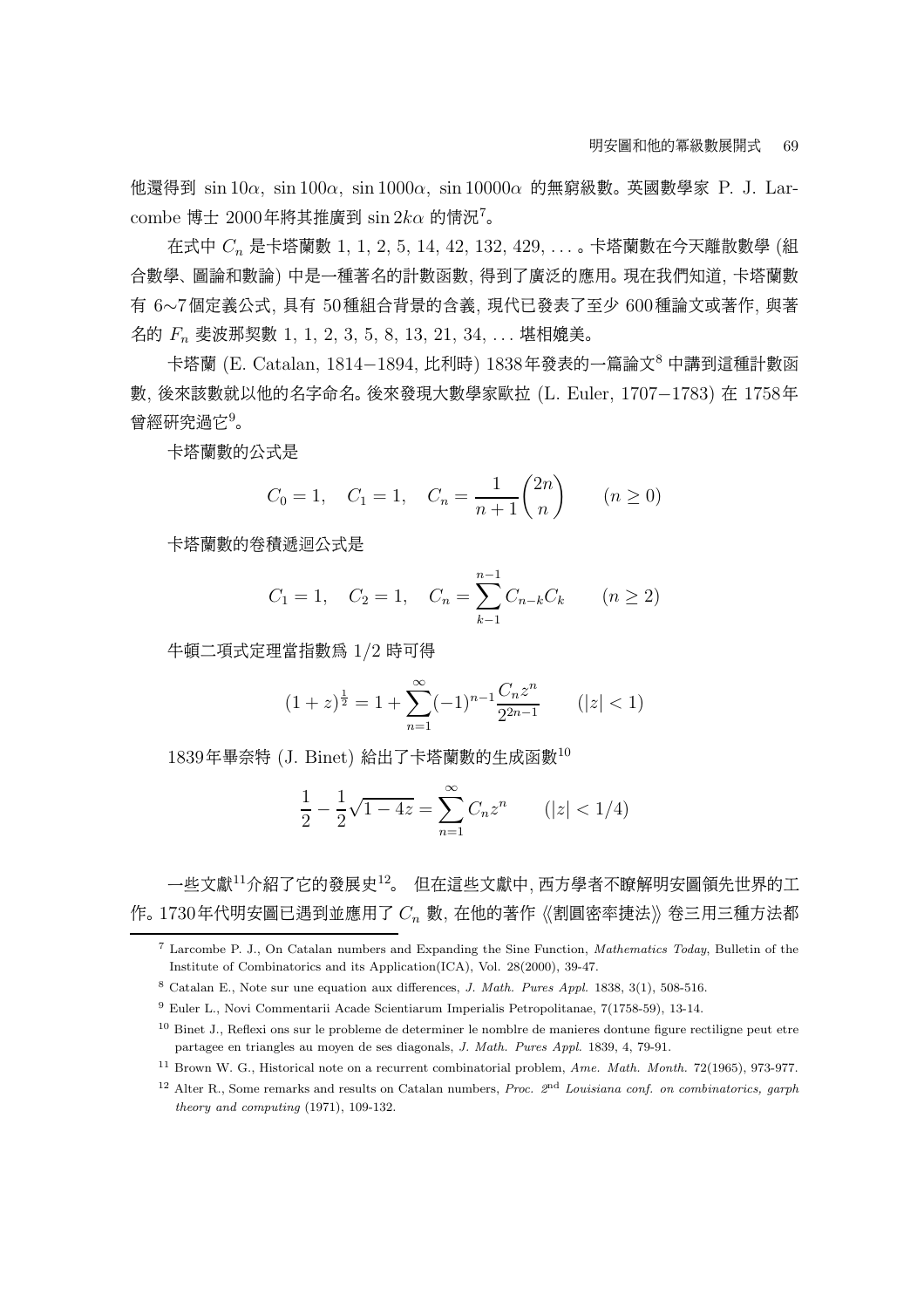獲得了卡塔蘭數列, 其中有兩種公式是 "新的" , 亦即現代數學界未知的, 1988年由筆者按照明 安圖原著的演算法表示為現代數學形式<sup>13</sup>:

公式 A: 卡塔蘭數的遞推公式

$$
C_1 = 1, \quad C_2 = 1, \quad C_{n+1} = \sum_{k \ge 0} (-1)^k \binom{n-k}{k+1} C_{n-k} \tag{13}
$$

公式 B: 卡塔蘭數的有限多項式生成函數

· · · · · · · · · · · · · · ·

$$
M_1 = (1), \quad M_2 = (0, 1),
$$
  
\n
$$
M_3 = (2M_1 + M_2)M_2 = [2(1) + (0, 1)](0, 1)
$$
  
\n
$$
= [(2) + (0, 1)](0, 1) = (2, 1)(0, 1) = (0, 0, 2, 1)
$$

$$
M_{n+1} = \left(2\sum_{k=1}^{n-1} M_k + M_n\right)M_n
$$
  

$$
MC_n = \sum_{k=1}^n M_k = (1, 1, 2, 5, 14, 42, 132, 429, \dots, C_n)
$$
 (14)

這是一種表述方式複雜而特異的新函數, 1999年拉坎布給出它的一個證明<sup>14</sup> 。

我們認為, 明安圖獲得的無窮級數中, 其係數包含有卡塔蘭數的那些結果是重要的, 以前 的研究沒有涉及, 因此這裏提出, 帶有卡塔蘭數的無窮級數應當引起更多的注意。

#### 2.3. 明安圖使用的計算無窮級數的方法

中國傳統數學中沒有無窮級數, 明安圖必須建立一套計算無窮級數的新方法。 這種工作具 有原創的特點<sup>15</sup>:

- 1、 他建立了無窮級數的定義和符號系統。
- 2、 他創立了無窮級數的加法、 減法、 乘法的新演算法。
- 3、 他實際進行了運算並獲得若干無窮級數的正確結果。

本文以無窮級數  $y_{10}$  爲例, 介紹他的無窮級數自乘的方法, 並根據他的《割圓密率捷法》 <sup>第</sup> <sup>3</sup>卷<sup>第</sup> <sup>34</sup>−35頁的內容, <sup>將</sup>明安圖的演算法翻譯成現代數學語言。

<sup>13</sup> 羅見今, 明安圖是卡塔蘭數的首創者, 內蒙古大學學報, 19卷 2期, 1988, 239-245。

<sup>14</sup> Larcombe P. J., On a Finite Polynomial Generating Function for Catalan Subsequences: An 18th Century Observation Proved, Congresses Numerantium (Winnipeg Canada), 141(1999), 49-60.

<sup>15</sup> 羅見今, 明安圖計算無窮級數的方法分析, 自然科學史研究, 9卷 3期, 1990, 197-207。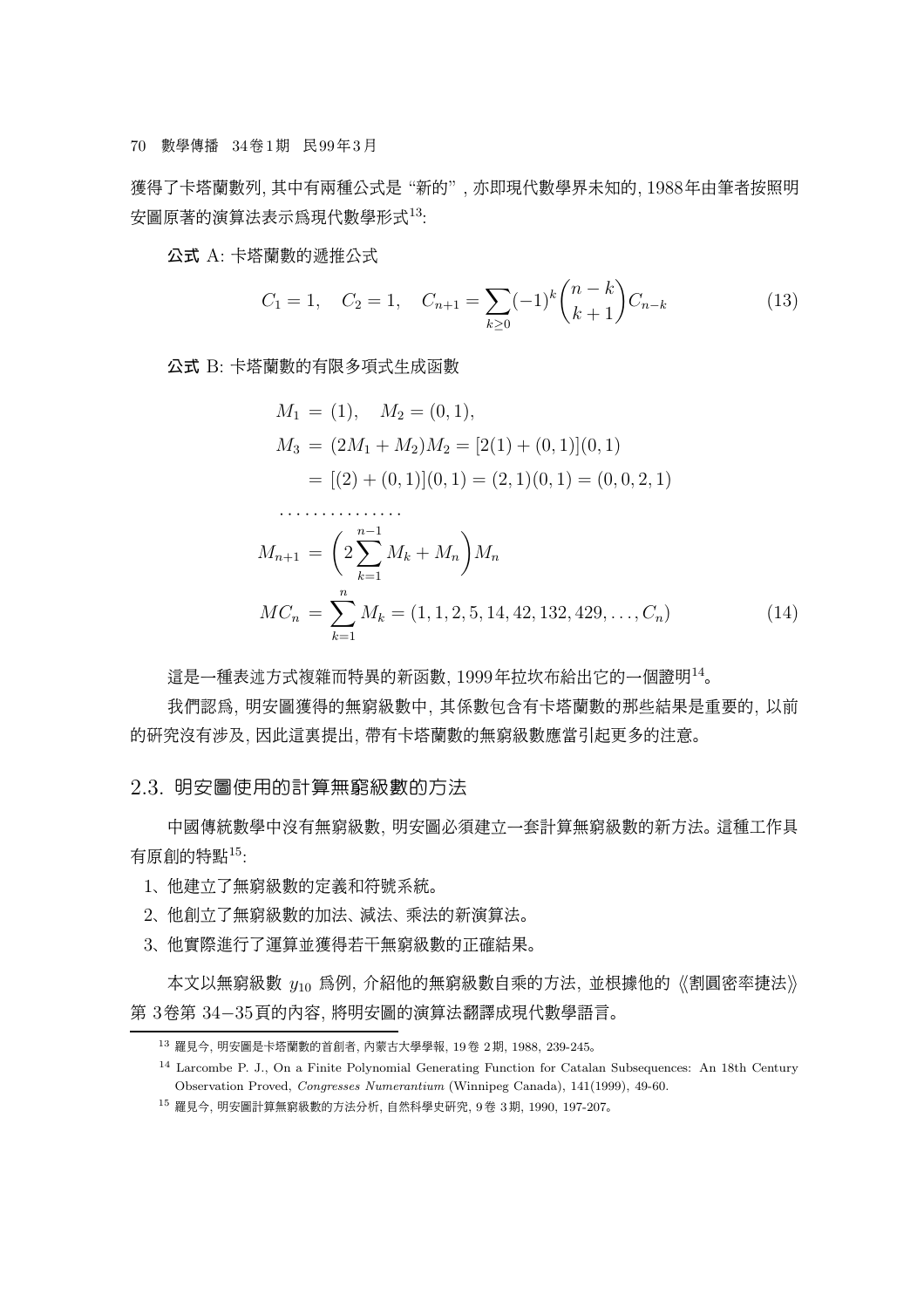#### 明安圖和他的冪級數展開式 71

$$
x = 2\sin\alpha \quad (0 < \alpha < \pi/4), \qquad y_m^n = (2\sin m\alpha)^n \quad (m \ge 1)
$$

明安圖得到

$$
y_{10} = 5y_2 - 5y_2^3 + y_2^5 = 10x - 165x^3/4 - 3003x^5/4^3 - 21450x^7/4^5 - 60775x^9/4^7 - \sum_{n=1}^{\infty} \left( 16^4C_n - 8 \cdot 16^3C_{n+1} + 21 \cdot 16^2C_{n+2} - 20 \cdot 16C_{n+3} + 5C_{n+4} \right) x^{2n+9}/4^{2n+7}
$$

這裏  $C_n$ 是卡塔蘭數。當  $n = 1, 2, 3$ , 括弧內的係數是 41990, 22610, 29716。 現在我們將此無窮級數寫成如下的形式:

$$
y_{10} = a_0 x + \sum_{n=1}^{\infty} a_n x^{2n+1} / 4^{2n-1}
$$
 (15)

明安圖必須計算  $y_{10}$  的自乘積, 即  $y_{10} \cdot y_{10}$ 。他的方法像這樣:

$$
y_{10}^2 = \left(a_0 x + \sum_{n=1}^{\infty} a_n x^{2n+1} / 4^{2n-1}\right)^2
$$
  
=  $(a_0 x)^2 + 2 \sum_{n=1}^{\infty} a_0 a_n x^{2n+2} / 4^{2n-1} + \left(\sum_{n=1}^{\infty} a_n x^{2n+1} / 4^{2n-1}\right)^2$  (16)

關鍵是計算式 (16) 中末項, 他發明的方法是

$$
\left(\sum_{n=1}^{\infty} a_n x^{2n+1} / 4^{2n-1}\right)^2 = \sum_{n=2}^{\infty} \left(\sum_{k=1}^{n-1} 4a_{n-k} a_k\right) x^{2n+2} / 4^{2n-1}
$$
 (17)

他最終得到:

$$
y_{10}^2 = b_0 x^2 + \sum_{n=1}^{\infty} b_n x^{2n+2} / 4^{2n-1}
$$
 (18)

這裏

$$
b_0 = a_0^2
$$
,  $b_1 = 2a_0a_1$ ; when  $n \ge 2 : b_n = 2a_0a_n + \sum_{k=1}^{n-1} 4a_{n-k}a_k$ 

就這樣, 明安圖終於解決了無窮級數自乘的難題。

令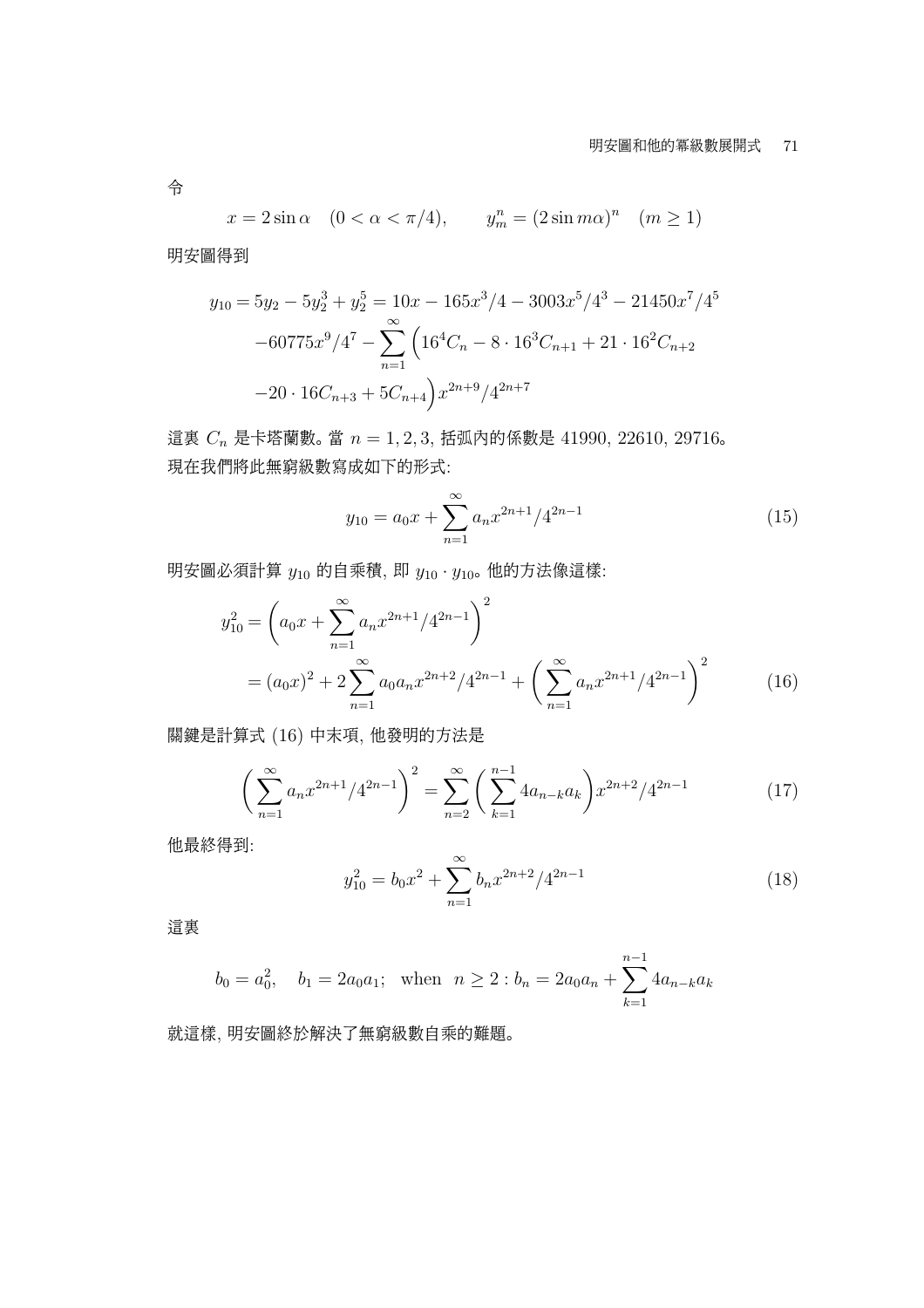72 數學傳播 34卷1期 民99年3月

### 3、 學習和紀念

#### 3.1. 史學家和數學家對明安圖的研究

日本著名學者三上義<sup>夫</sup> (Mikami Yoshio, 1863−1950) <sup>說</sup> (1910): "圓理發達為最 緊要之事件, 可比西洋之定積分, 其演算法則始于所謂杜氏九術。 及蒙古族人欽天監監正明安 圖, 積三十餘年之辛勞, 始考出解析方法, 且別附以六術。" $^{16}$  李儼  $(1892\!-\!1962)$  、錢寶琮 (1892−1974) 做了基本的研究工作。

<sup>李</sup><sup>迪</sup> (1927−2006) <sup>發</sup>表了明安圖傳記<sup>17</sup><sup>和</sup> <sup>10</sup>多篇論文, <sup>何</sup>紹庚、 <sup>羅</sup>見今、 <sup>特</sup>古斯做了<sup>深</sup> 入的工作。 法國學者詹嘉玲 (Catherine Jami) 說<sup>18</sup>: 明安圖數學工作的特點是綜合了西方和 中國兩種數學傳統。

程式設計的先驅者、 美國斯坦福大學克努特 (D. E. Knuth) 教授在他的名著 《電腦程式 設計藝術》中提到卡塔蘭數的歷史, 他說: "蒙古族中國數學家明安圖在 1750年前研究無窮級 數時提出了卡塔蘭數· ····· [見羅見今, 內蒙古大學學報, 19(1988), 239-245; 《組合數學和圖 論》(世界科學出版社, 1993, 68-70)]"<sup>19</sup>。

德爾比大學的拉坎布 (P. J. Larcombe) 博士按照筆者對明安圖的解讀, 發表了 7篇論文, 研究明安圖和卡塔蘭數, 例如 "卡塔蘭數的歷史: 中國的最早紀錄" <sup>20</sup>, "18世紀中國發現的卡塔 蘭數"<sup>21</sup>, "展開式中帶有卡塔蘭數的正弦函數: 超幾何函數研究的一個注記"<sup>22</sup>, 等。

#### 3.2. 關於明安圖星

1992年明安圖誕生 300周年時, 在呼和浩特召開了紀念會, 北京天文臺台長、 中國科學院 王綬琯院士和 80多位學者 (其中包括30多位外國學者) 參加了會議。

明安圖的天文學成就在國際天文學領域獲得承認。 1999年中國天文學家發現了新的小行 星 28242號, 國際天文學聯合會小天體提名委員會 2002年 5月 26日宣佈將 28242號命名為 "明安圖星"<sup>23</sup>。

<sup>16</sup> 三上義夫: 中國數學之發展, 1910。 見中國算學之特色, 1925 (1929林科堂譯自日文)。

<sup>17</sup> 李迪, 蒙古族科學家明安圖, 內蒙古人民出版社, 1978。

<sup>18</sup> 詹家玲, 18世紀中國數學中的傳統工作以及所受的西方影響, 國際數學史雜誌, 1988。

<sup>&</sup>lt;sup>19</sup> Donald E. Knuth, *The Art of Computer Programming*, Vol. 1, Fundamental Algorithms, Third Edition, Tsinghua University Press 2002 (English, for sale in mainland China only), 407.

<sup>20</sup> See Mathematics Today, Bulletin of the Institute of Mathematics and its Application (IMA), Vol. 35, No. 3, (1999), 89.

<sup>&</sup>lt;sup>21</sup> See *Mathematical Spectrum*, Vol. 32, No. 1,  $(1999/2000)$ , 5-7.

 $^{22}$  See The Journal of Combinatorial Mathematics and Combinatorial Computing (JCMCC), Vol. 37, (2001), 65-74.

<sup>&</sup>lt;sup>23</sup> The document of "2002 May 26 M. P. C. 45750 New Name of Minor Planet" said: "Ming Antu (1692-1765?) was a Chinese astronomer and mathematician of Qing Dynasty. During the decades of his service in the Imperial Observatory, he participated in compiling and editing three very important astronomical works."